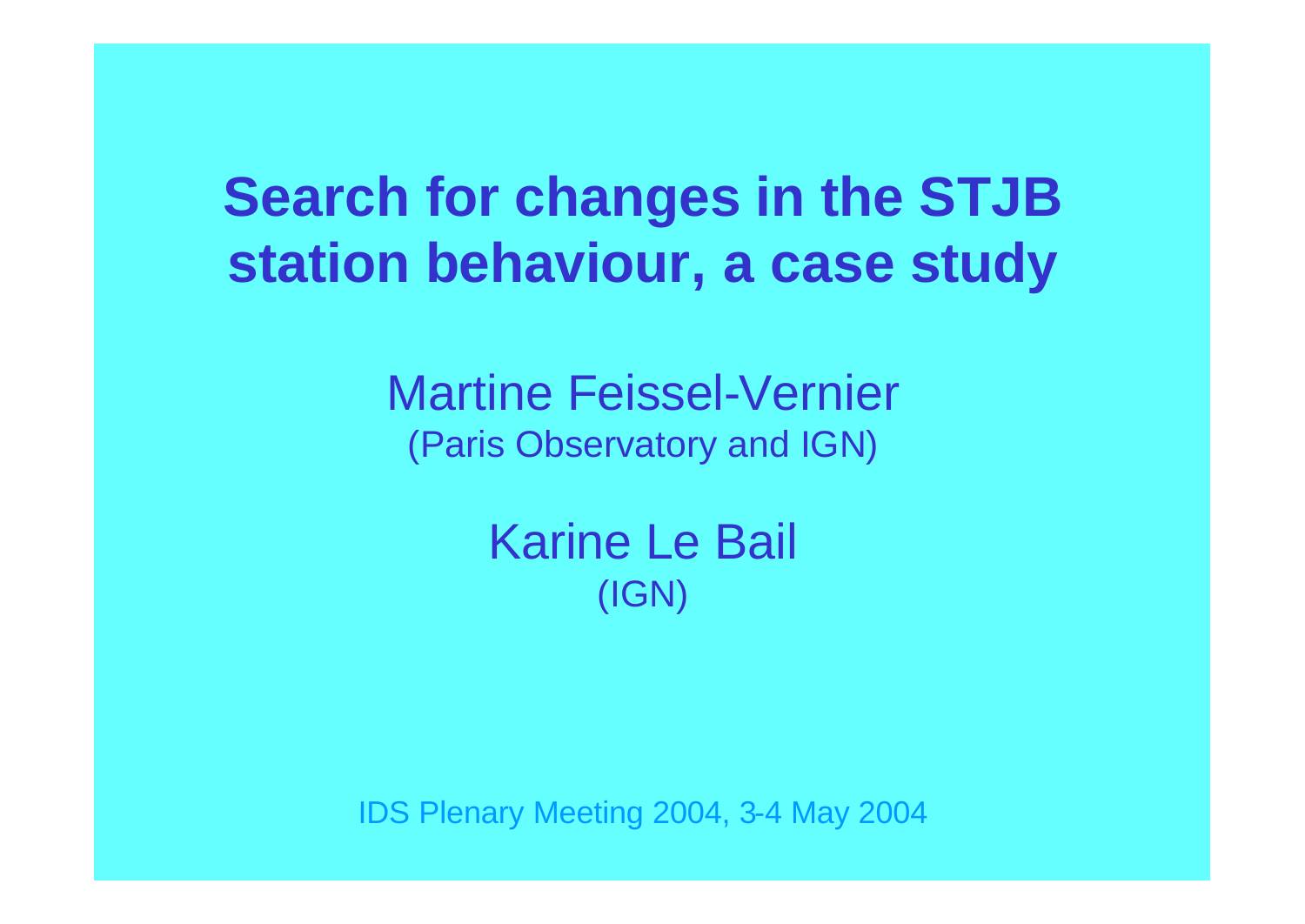## **STJB: the story**

The station is operated since September 1999

Data gap: Aug. 19 – Sep. 16, 2002 Event known: the STJB beacon had to be reprogrammed due to an electric storm.

No operation was carried out on the antenna.

The antenna is supported by a strong metal plate set on three metal rods embeded in a concreta pillar.

Step subsequent to antenna damage more likely horizontal than vertical.

Source: H. Fagard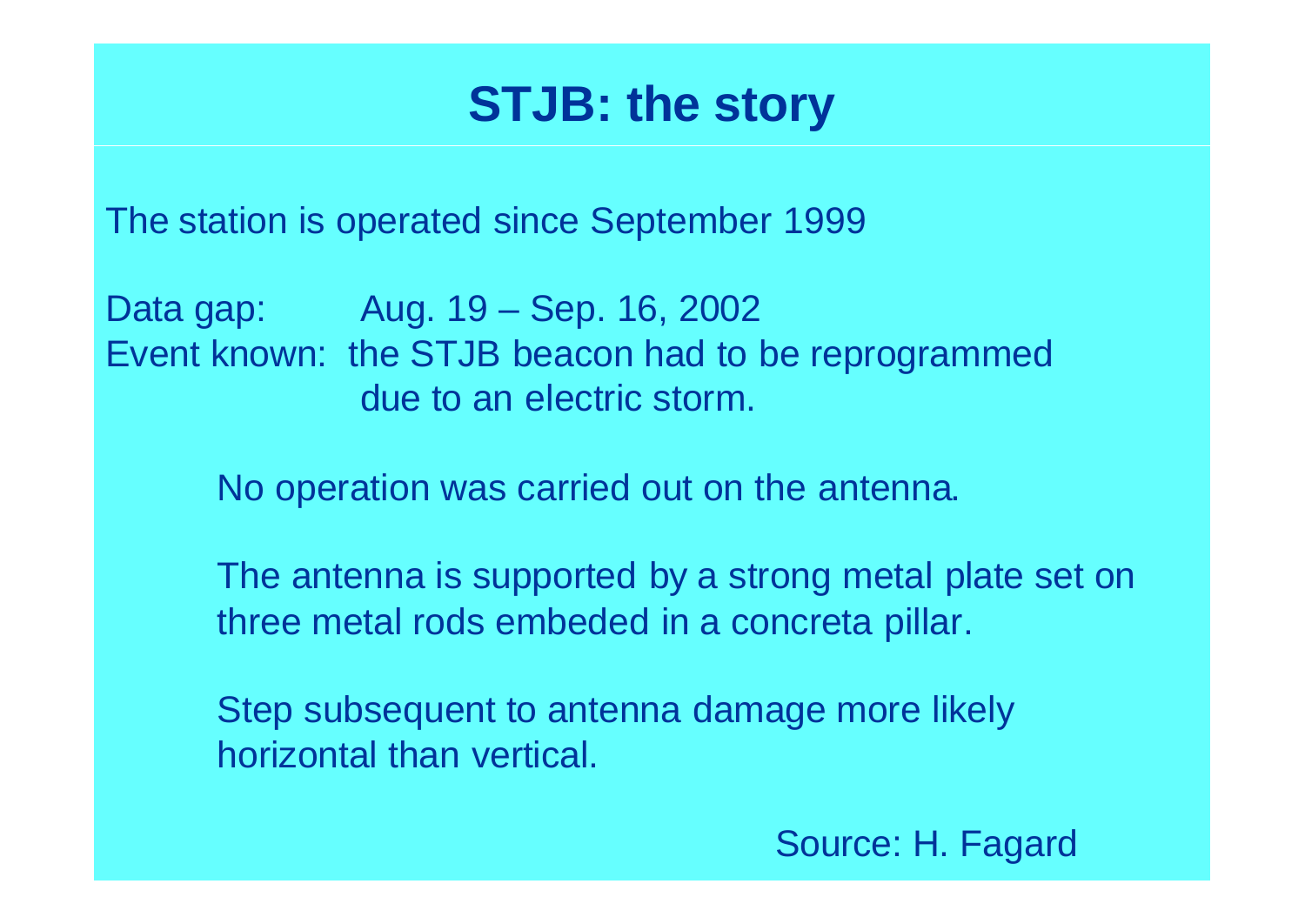## **Diagnosis 1** (IGN-JPL):

Break in Up, 20 Jan 2003: -17 mm

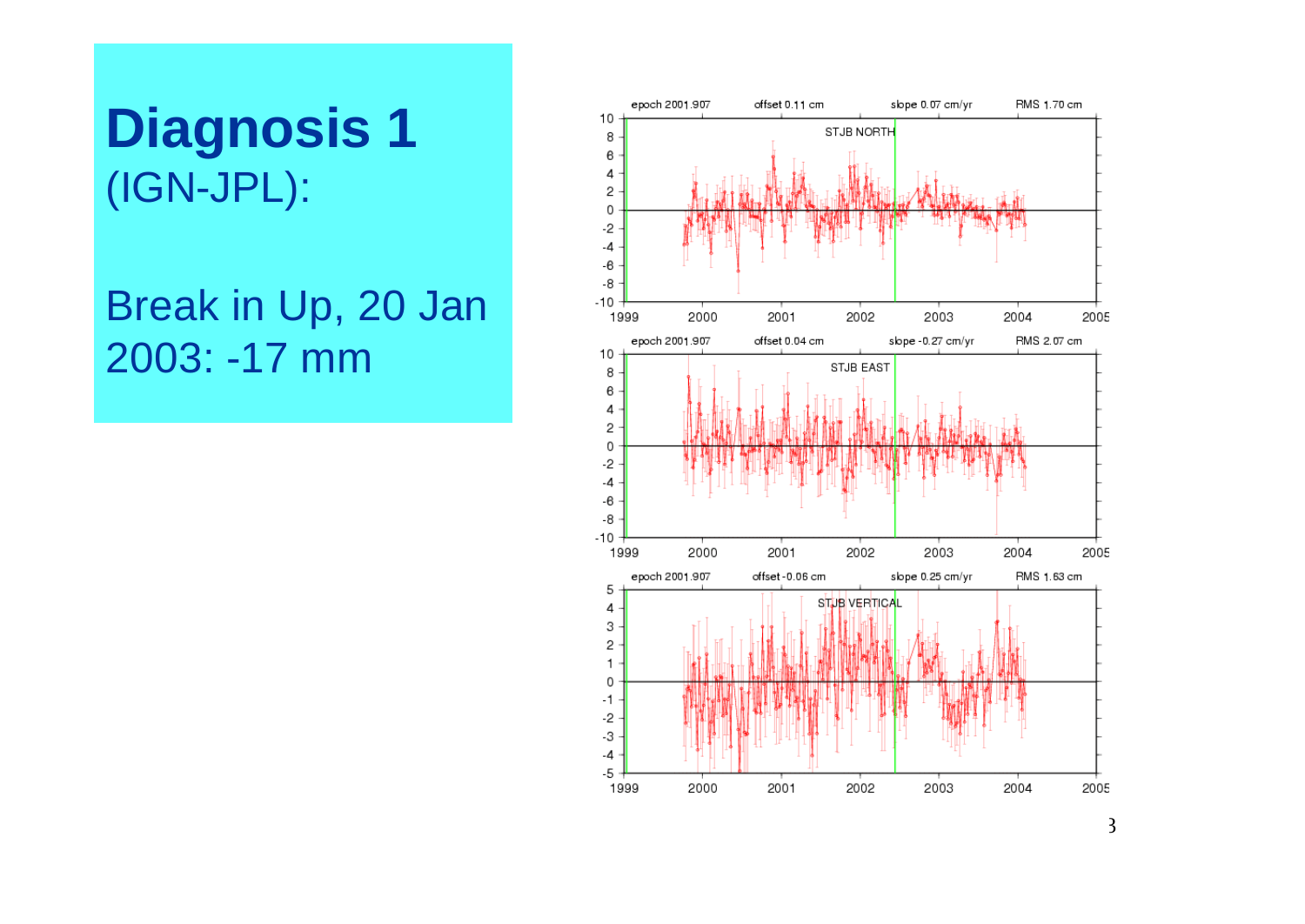## **Investigations of the times series**

Data: time series of weekly E, N, U residuals of ignwd05 (free-network) projected onto ITRF2000 by CATREF (Z. Altamimi)

#### Features investigated:

- slopes
- low frequency non-linear trend
- periodic components
- high frequency standard deviation
- statistical stability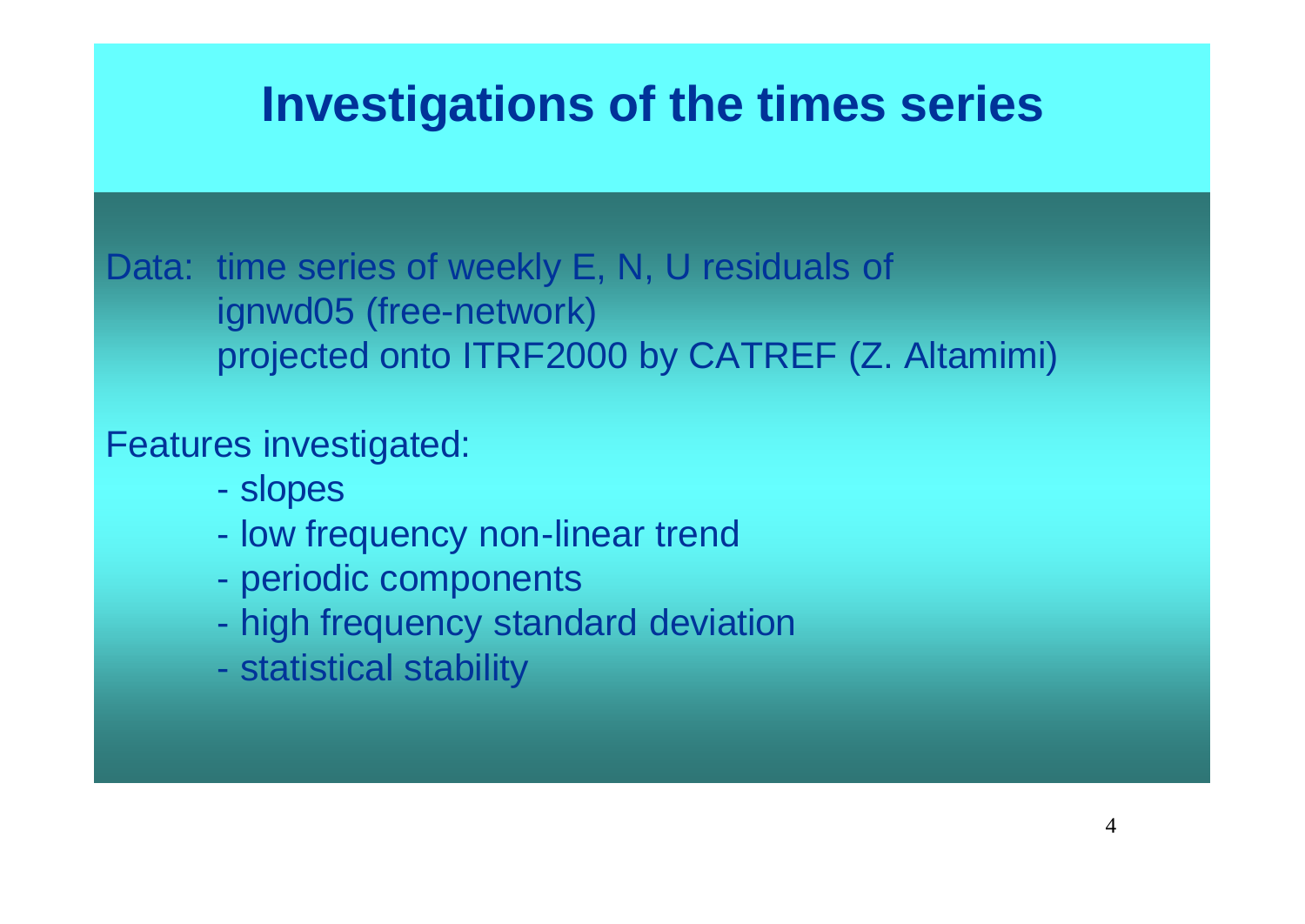## **Crono\_Vue analysis**

- Extraction: trend, seasonal (optional), and irregular components
- Linear trend, irregular component's standard deviation
- Least-squares low- and high-frequency periodograms
- Spectral continuum characterization (Allan variance)

### **Singular Spectrum Analysis**

Sequence of analyses

- FFT spectrum to detect periodic components

with the most significant eigen modes in the most significant eigen modes in the most significant eigen modes<br>The modes in the modes in the modes in the modes in the modes in the modes in the modes in the modes in the mo

- Analysis of the series autocovariance, for frequencies lower than those of major periodic components
- Reconstruct partially the signal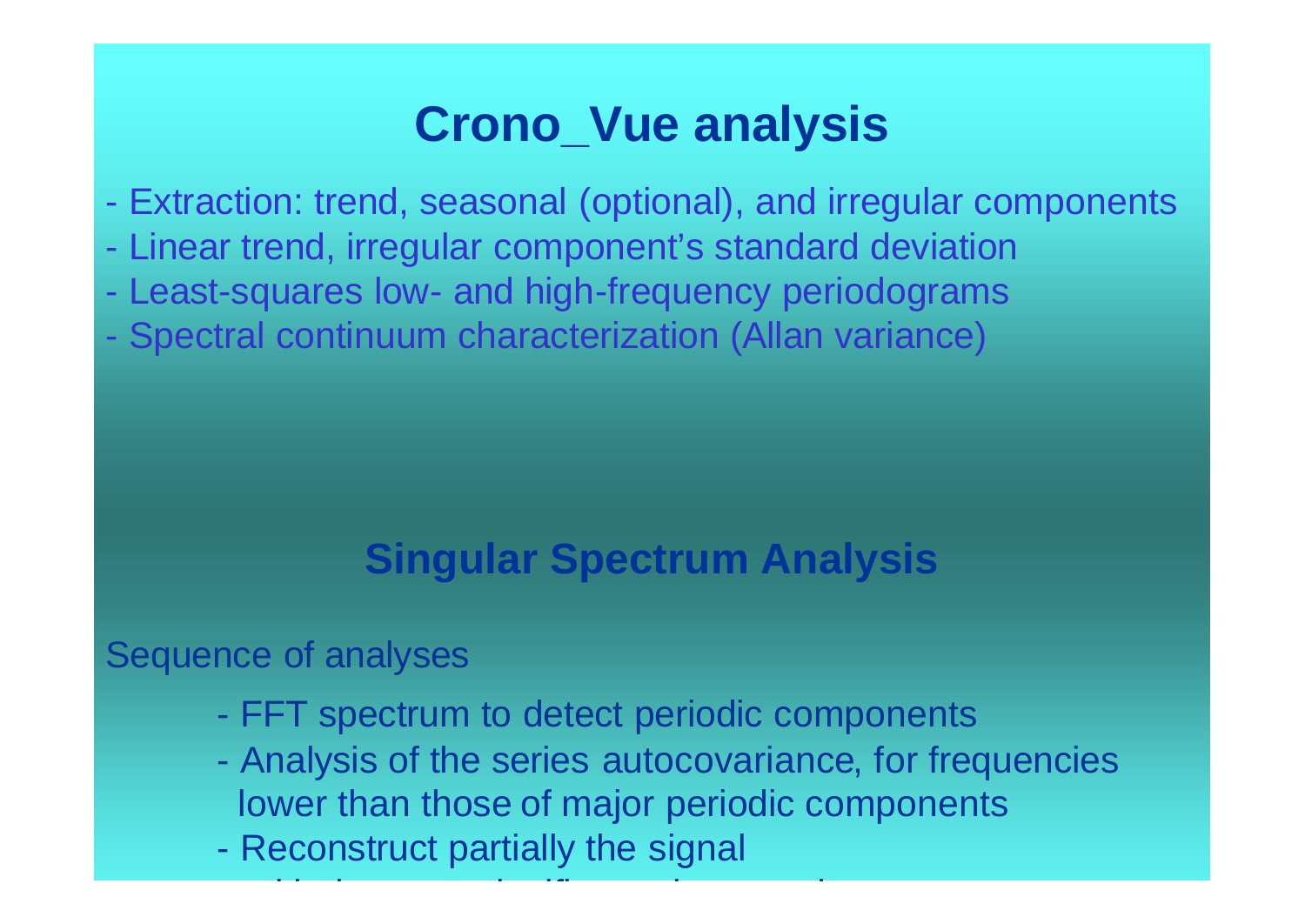#### DORIS-measured motion of STJB (IGN-JPL)





**Pomph** 

ωā

, mara



6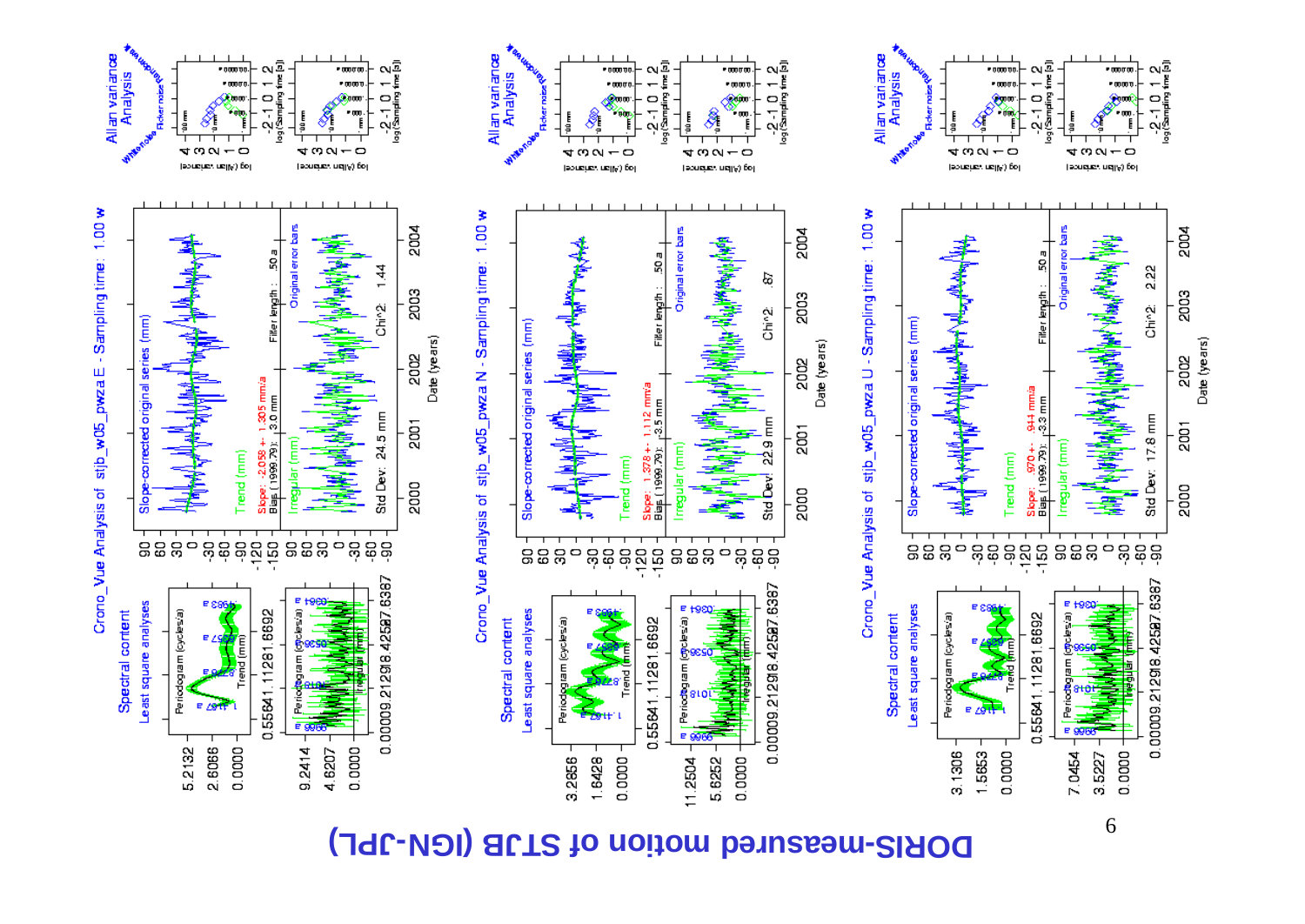#### GPS-measured motion of STJO (JPL)

ωą

o

 $1.95$ 

Chin2

 $9.5$ 

తీ

3g

0.000063.586627.17390.7595

2004

2003

2002

2001

2000

Date (years)



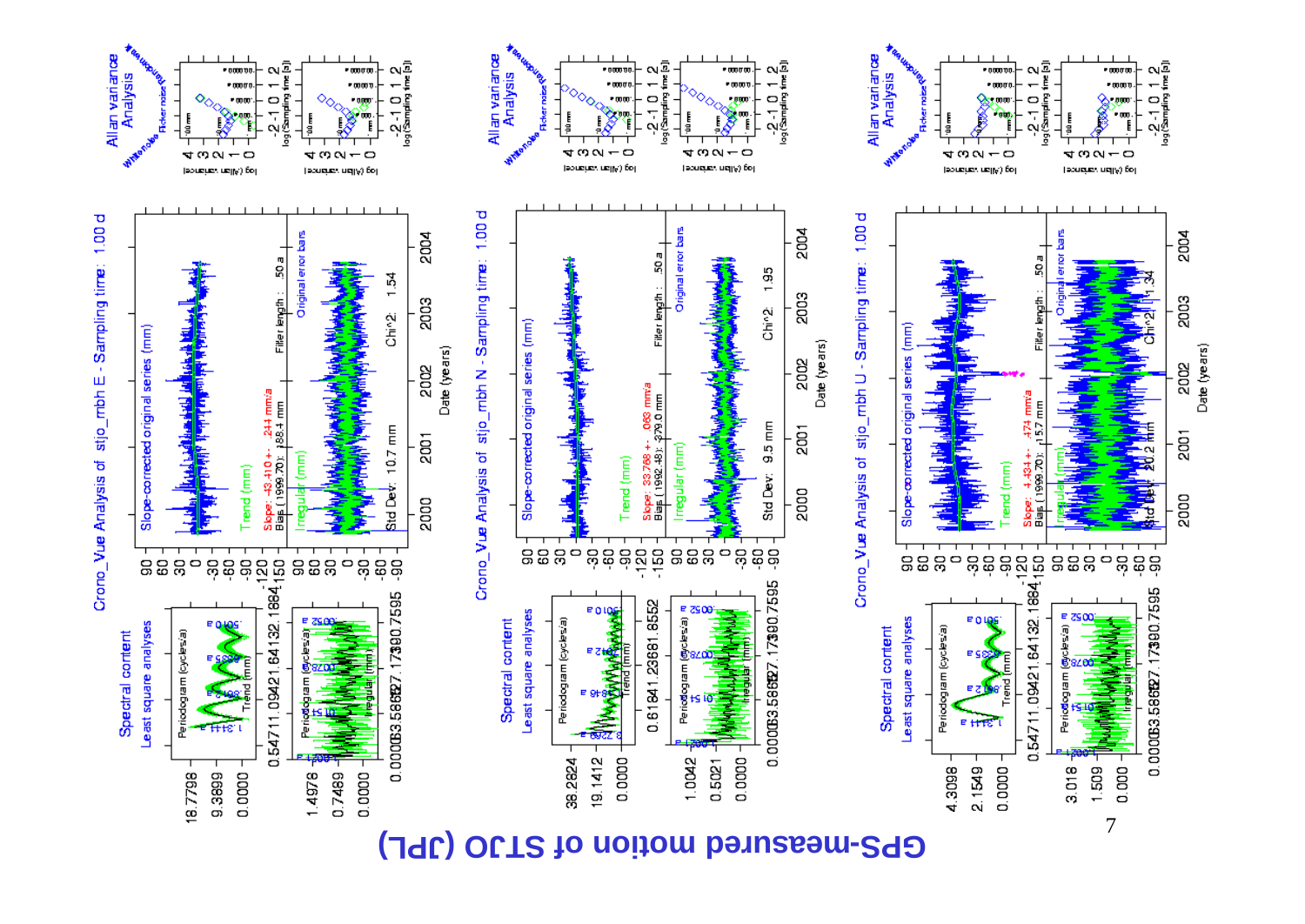### **Residual velocities wrt ITRF2000**

| <b>Data span</b>                                      | <b>Residual velocity (mm/year)</b> |                                          |    |  |  |
|-------------------------------------------------------|------------------------------------|------------------------------------------|----|--|--|
|                                                       |                                    | East North                               | Up |  |  |
| $1999.8-2004.1 -2.1 + -1.3$ $1.3 + -1.0$ $1.0 + -0.9$ |                                    |                                          |    |  |  |
| Splitting the series at the date of beacon restart    |                                    |                                          |    |  |  |
| 1999.8-2002.6                                         |                                    | $-6.6$ +- 2.7 3.7 +- 2.5 6.4 +- 1.9      |    |  |  |
| $2002.7 - 2004.1$                                     |                                    | $-0.4$ +- 6.0 $-12.0$ +- 3.8 -5.7 +- 4.4 |    |  |  |
| Change:                                               |                                    | $+6.2$ +- 6.6 -15.7 +- 4.5 -12.1 +- 4.8  |    |  |  |

---------------------------------------------------

### **Standard deviations**

| Data span                          | East North Up                          |  |  |  |
|------------------------------------|----------------------------------------|--|--|--|
| 1999.8-2004.1                      | 25 mm 23 mm 18 mm                      |  |  |  |
| 1999.8-2002.6<br>$2002.7 - 2004.1$ | 25 mm 25 mm 19 mm<br>19 mm 11 mm 13 mm |  |  |  |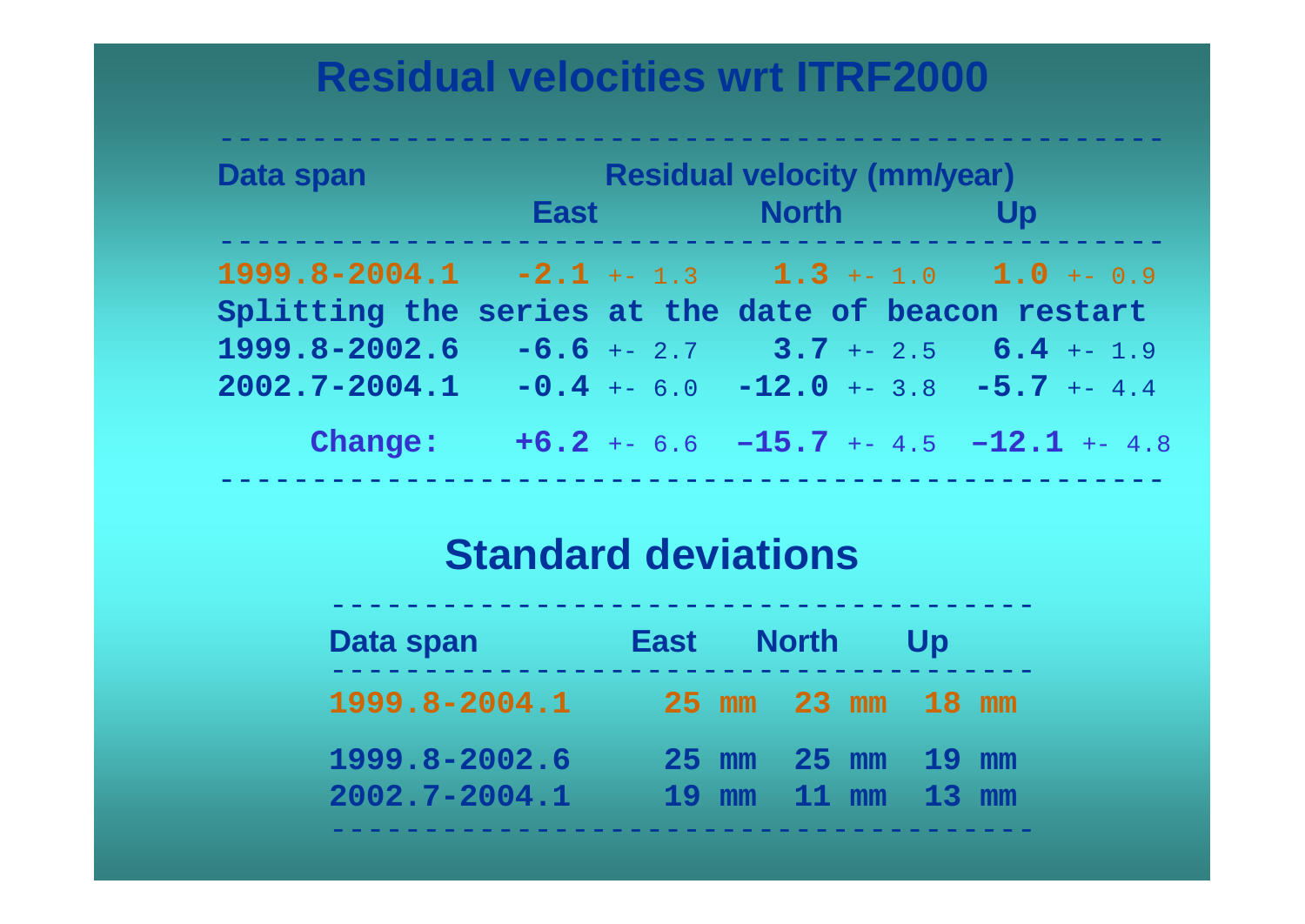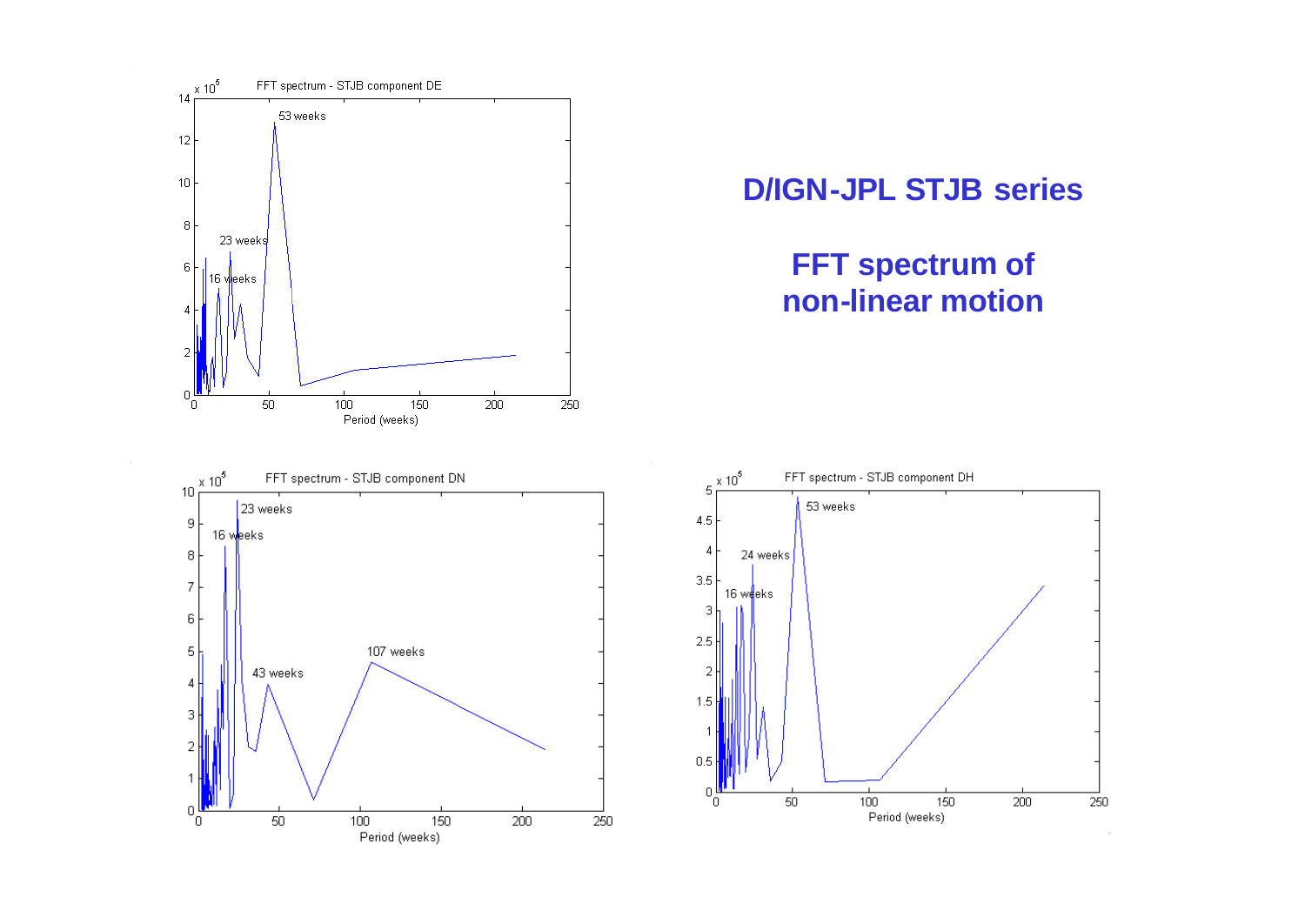



#### **D/IGN-JPL STJB series**

#### **The largest signal eigen values, for maximum delay of 16 weeks (112 days)**

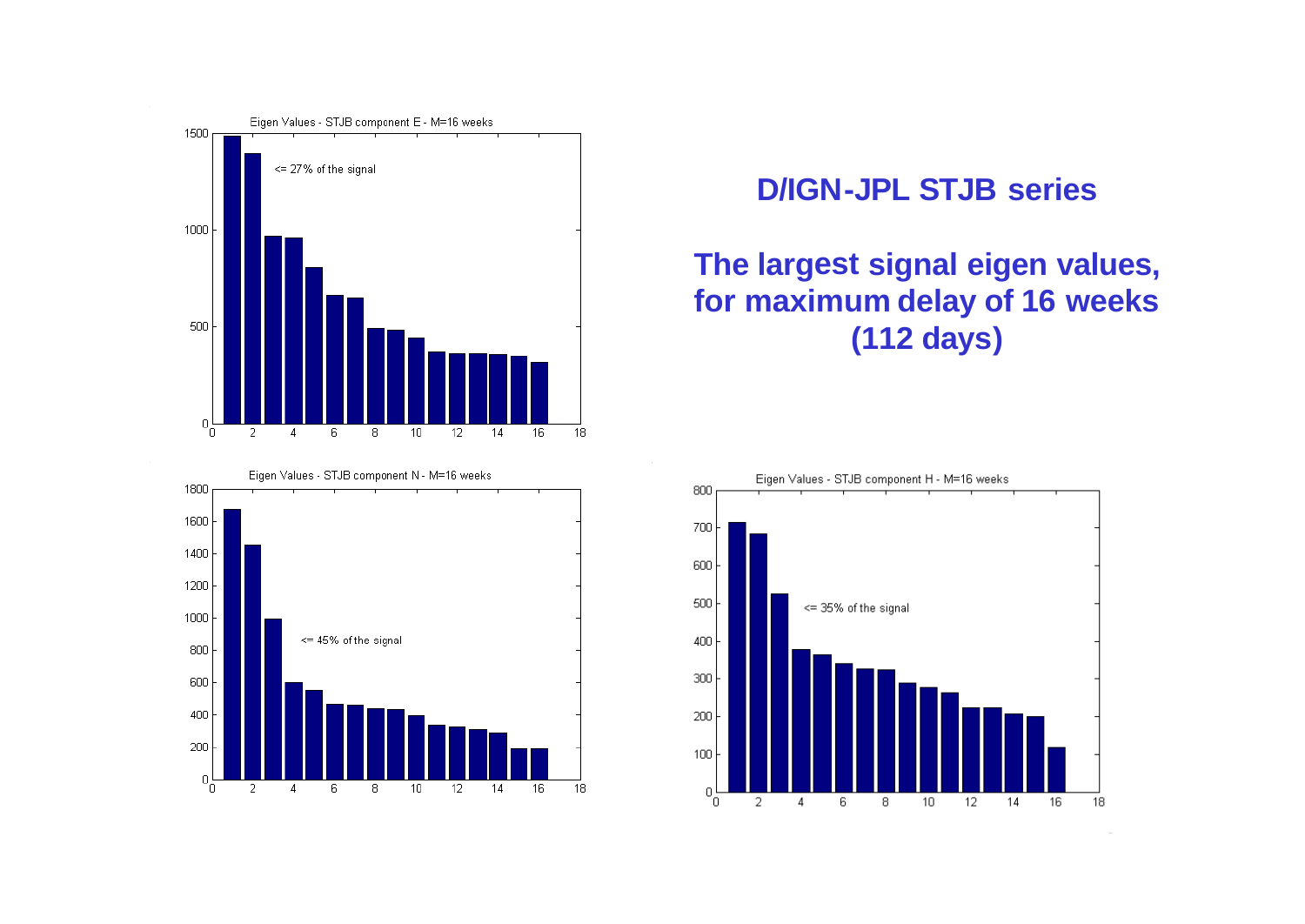

#### **D/IGN-JPL STJB series**

#### **The reconstructed signal**